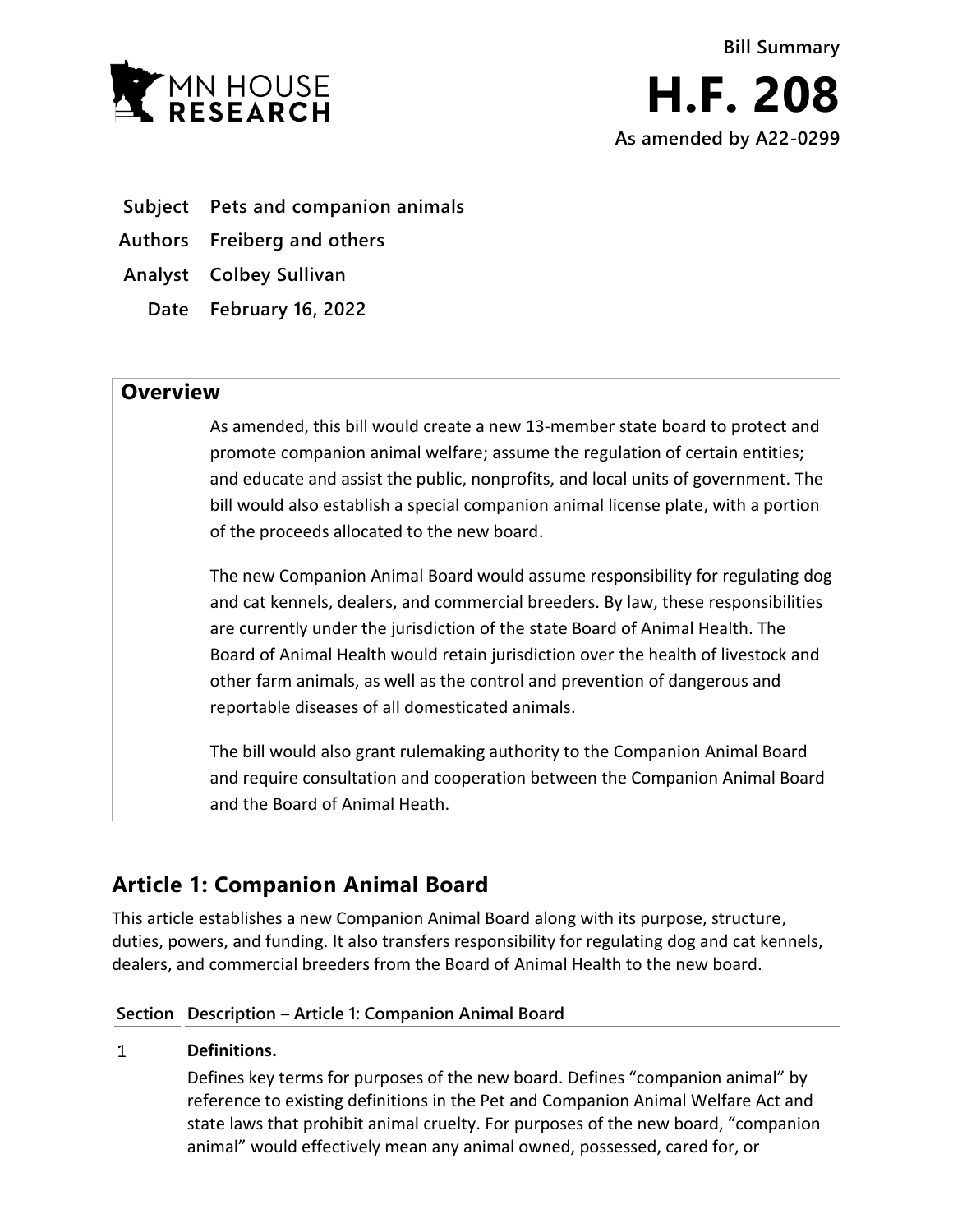### **Section Description – Article 1: Companion Animal Board**

controlled by a person for the present or future enjoyment of that person or another as a pet or companion animal, including stray pets and companion animals.

### $\overline{2}$ **Companion animal board; purpose.**

Establishes the new board and its purpose—serving the broader community while protecting and promoting the welfare, social well-being, and physical and mental health of companion animals. Specifies that the board's statutes do not apply to farm or other agricultural animals, and that the Board of Animal Health has authority to control and prevent dangerous and reportable companion animal diseases.

### $\overline{3}$ **Board structure.**

Establishes a 13-member board, appointed by the governor, and specifies that board members must have certain qualifications. Requires the board to appoint an executive director and meet at least quarterly. Board members terms, compensation, and other matters would be governed by a standard set of board procedures in current law.

### $\overline{4}$ **Duties of board.**

Requires the board to assume two areas of responsibility currently under the Board of Animal Health's jurisdiction: the licensing and inspection of certain dog and cat kennels and dealers, and the licensing and inspection of commercial dog and cat breeders. Requires the board to perform other specified education and communication duties and authorizes the board to award grants to support nonprofits, local governments, veterinarians, and postsecondary institutions with missions or programs targeting companion animal welfare or the human-animal bond.

**Effective date:** This section would be effective July 1, 2023.

### 5 **Authority of board; reports.**

Grants the board rulemaking authority. Authorizes the board to create an advisory task force with certain qualifications. Requires the board to publish an annual report. Requires the Board of Animal Health to provide the board a copy of each new certificate of veterinary inspection for a companion animal.

**Effective date:** This section would be effective July 1, 2023.

### 6 **Funds received from other sources; gifts.**

Authorizes the board to apply for and accept gifts, grants, and contributions from any source.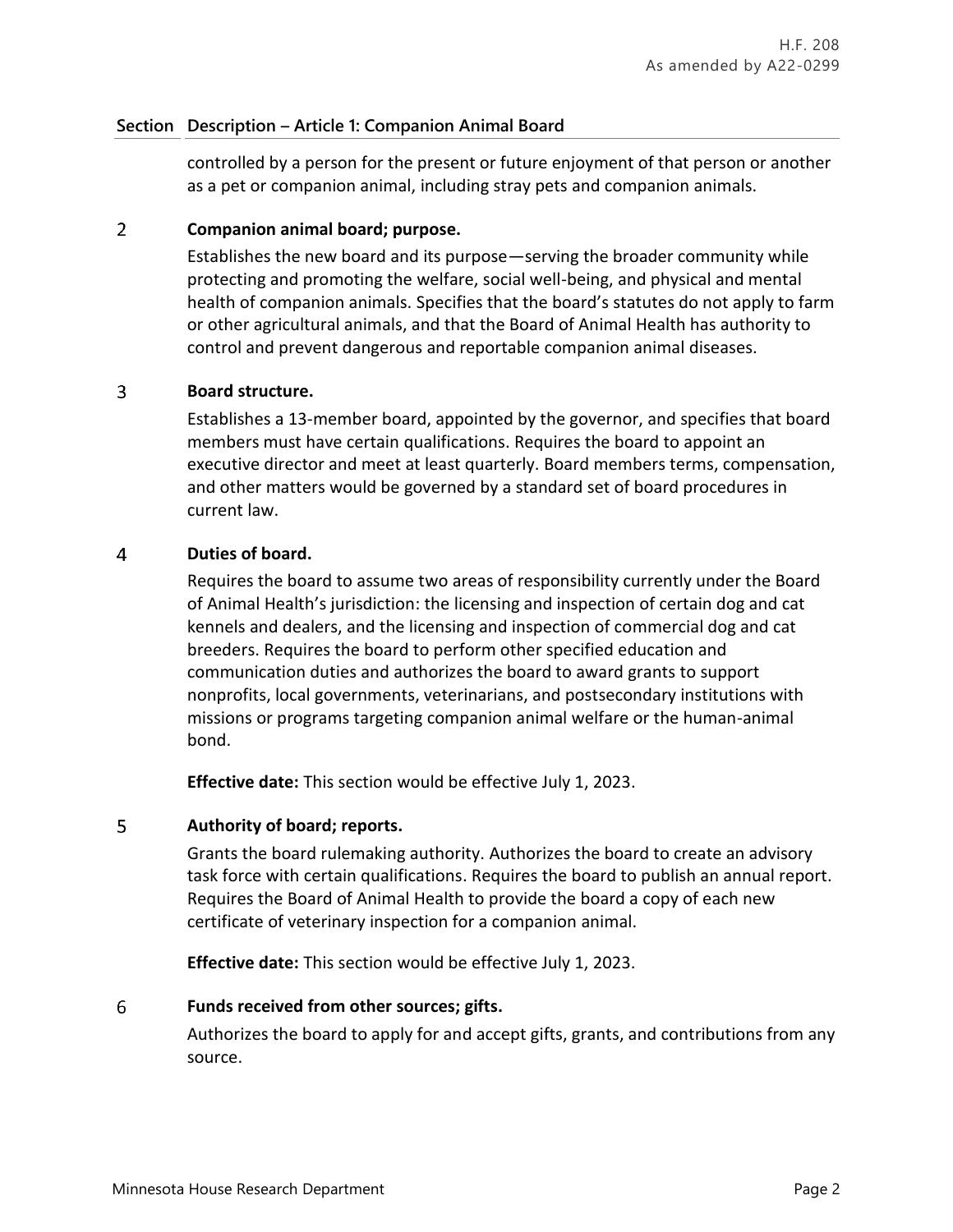### **Section Description – Article 1: Companion Animal Board**

### $\overline{7}$ **Companion animal account; appropriation.**

Establishes a dedicated account in the special revenue fund. Requires the board to deposit all fees, penalties, gifts, and grants in this account and appropriates the proceeds to the board to administer specified statutes in this article.

### 8 **Transfer of duties.**

Transfers oversight of dog and cat kennels, dealers, and commercial breeders from the Board of Animal Health to the new board.

**Effective date:** This section would be effective July 1, 2023.

### $\overline{q}$ **Revisor instruction.**

Requires the Revisor of Statutes to updates statutes as required to implement the transfer of duties required under the previous section.

### 10 **Rulemaking authority.**

Requires the board to make conforming changes to relevant Minnesota Rules and authorizes the board to use an expedited rulemaking process for this purpose.

**Effective date:** This section would be effective July 1, 2023.

### 11 **Appropriation; companion animal board.**

Appropriates money from the general fund to the new board and establishes a base funding level for future fiscal years.

### 12 **Effective date.**

Unless otherwise specified above, the sections in this article would take effect July 1, 2022.

# **Article 2: Companion Animal Plates**

This article establishes a special Minnesota companion animal license plate designed by the Minnesota Department of Public Safety in consultation with the new Companion Animal Board. Each motorist's annual contribution of at least \$30 would be deposited in the board's dedicated account established under article 1.

# **Article 3: Board of Animal Health Changes**

This article authorizes the new Companion Animal Board's executive director to serve as a nonvoting consultant to the Board of Animal Health, requires the Companion Animal Board to